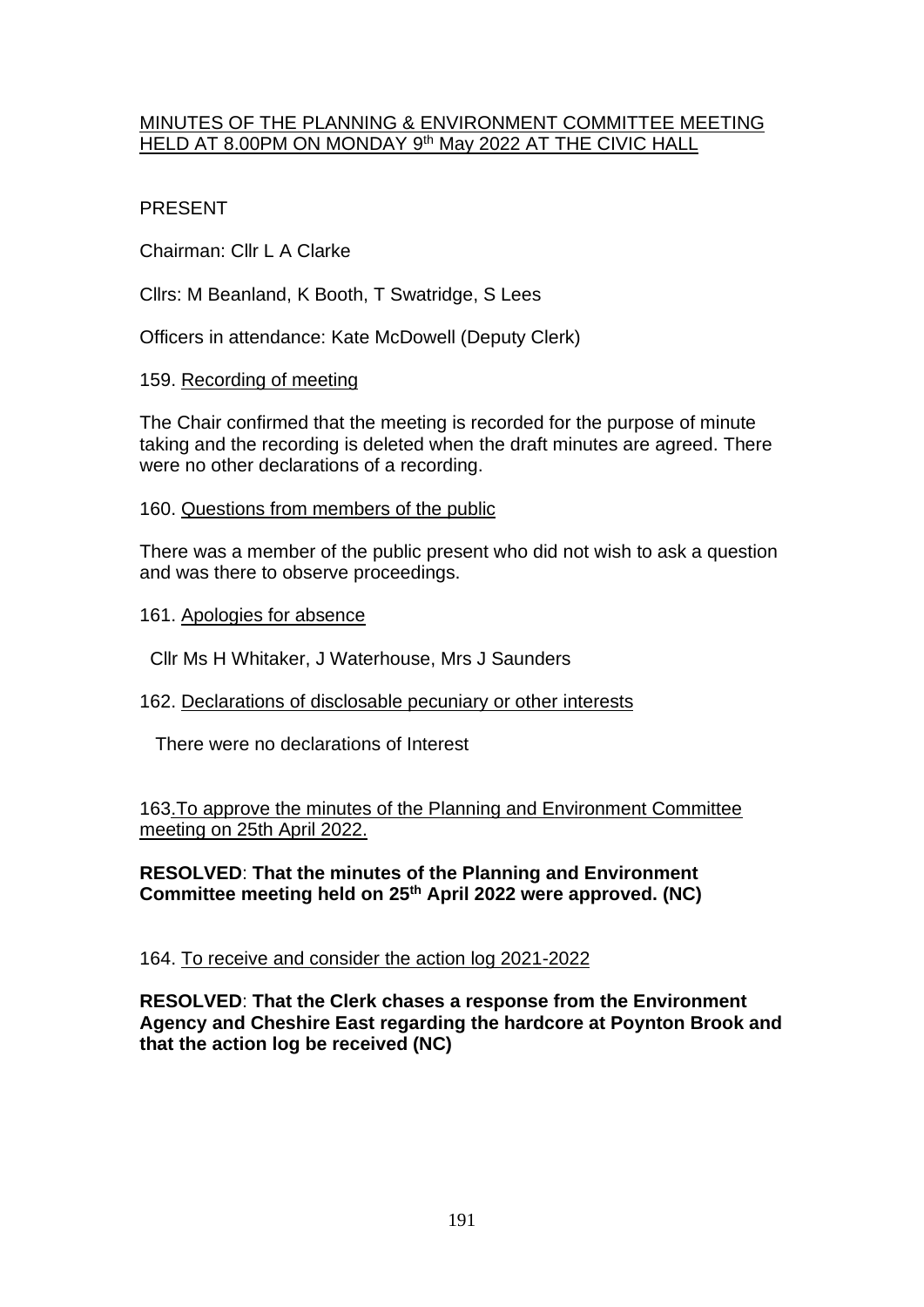165. To receive and consider the report drafted by John Knight on the main modifications for the SADPD

The Chair spoke of the Inspector's report and that it was generally good for Poynton in particular that no alterations to Poynton's Green Belt boundaries are proposed.

**RESOLVED: That the Clerk consults with John Knight as to the best responses to make in respect of his report and that we note that we support fully the recommendations of the Inspector that there are to be no changes to the Green Belt boundaries.**

**We should also state that we disagree with the comments made around the rear garden of 43 London Road North and that the Council feels it should remain an area of protected open space.**

166.Planning applications received for consideration.

Application No 22/1459M Location: Elmerhurst, Middlewood Road, Poynton SK12 1TU Applicants Name: Mr R Wallington Proposal: Proposed new roof and loft conversion

**Recommendation:** Poynton Town Council notes that the proposed extension is a significant addition over and above the height and floor space of the original building. The scale and mass of the roof will increase and must cause some loss of openness in the Green Belt. The extension will be visible across open fields bordering the site and from Public Footpath 20.

We urge the Planning Officer to consider carefully whether the proposed extension constitutes appropriate development in the Green Belt, and if the application complies with Policies HOU7, HOU11 and HOU13 of the Poynton Neighbourhood Plan, Policies SD1, SD2, SE1 and PG3 of the Cheshire East Local Plan and retained policies GC12, DC1, DC2 and DC38 of the Macclesfield Local Plan.

The Highways Officer should be asked to confirm that there will be sufficient parking spaces within the site for the extended dwelling.

## Application No 22/1309M

Location: Birch Trees Farm, Coppice Road, Poynton SK12 1SP Applicants Name: Abode Property Development Ltd Proposal: Erection of two detached dwellings with associated access and landscaping

**Recommendation:** Poynton Town Council regrets that this site was granted planning consent on appeal. We believe that it will result in a serious loss of openness in the Green Belt and is part of the systematic urbanisation of what was a semi-rural area into a strip of ribbon development.

1. The Planning Officer is urged to thoroughly review the plans to ensure compliance with the relevant planning policies, including Policies HOU7,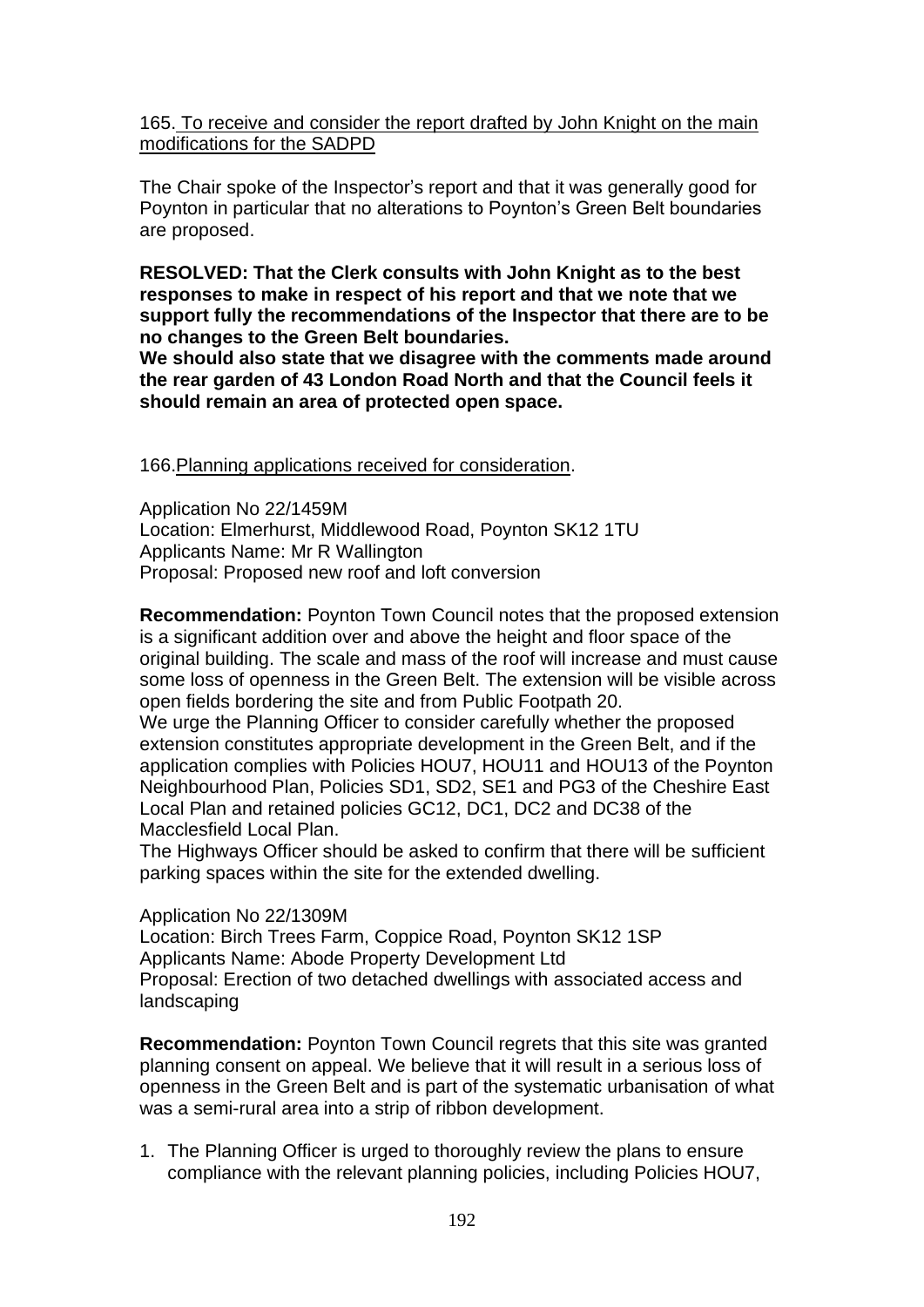HOU8 and HOU11 of the Poynton Neighbourhood Plan, Policies SD1, SD2, SE1 and PG3 of the Cheshire East Local Plan and retained policies GC12, DC1 and DC41 of the Macclesfield Local Plan.

- 2. The proposed accesses from Coppice Road to the two proposed new houses have been changed from the original application. The Town Council notes that the access to Plot 2 is very close to the existing bus stop and shelter, a solid stone-built structure. The Highways Officer should review the plans to ensure that there is clear visibility for traffic leaving the site, and no risk to the safety of other road users, pedestrians or people using the bus.
- 3. The plans should be reviewed by the Lead Local Flood Authority to ensure that the loss of open ground and increased run-off from the site will not increase flood risk, either locally or in Poynton village. This will ensure compliance with Policy SE13 (Flood Risk and Water Management) of the Cheshire East Local Plan.
- 4. The proposed conditions suggested by the Contaminated Land Team should be included in any planning consent and ensure compliance with Policy SE12 (Pollution, Land Contamination and Land Instability) of the Cheshire East Local Plan. Conditions should also be imposed to address the risk of old coal mine workings being present in the area.
- 5. The hedge which screens the site from the road is an important resource for nesting birds and other wildlife and a condition should be imposed requiring that this be retained.

#### Application No 22/1183M

Location: 43 London Road North, Poynton SK12 1AF Applicants Name: c/o agent P H Property Holdings Ltd Proposal: Demolition of existing dwelling and erection of a residential development (Use Class C3) with associated vehicular access, parking, landscaping, drainage and infrastructure. (Resubmission of Application 20/2361M)

**Recommendation:** Poynton Town Council recommends that this application is refused for the following reasons:

It is the view that the proposed development is contrary to the prevailing Planning policies for the area which are at national, Borough and local level.

1. The proposed development is an inappropriate form of development on this site and in this location as it is not sympathetic to the site, immediately adjoining properties or the character or the surrounding housing area. The development fails to meet national Planning Guidance as set out in the relevant sections of the National Planning Policy Framework 2019 (sections 11 and 17 concerned with the efficient use of land and design) and also as set out in the National Design Guide October 2019.

2. The Inspector's report into the rejected appeal into the previous application (ref. 20/2361M) stressed the "incongruous relationship" with the adjacent house at 45 London Road North. While the current proposals have replaced the apartment block with two detached houses, these are both taller and significantly closer to 45 London Road North than the existing house. The Town Council urges the Planning Officer to conduct a thorough review into the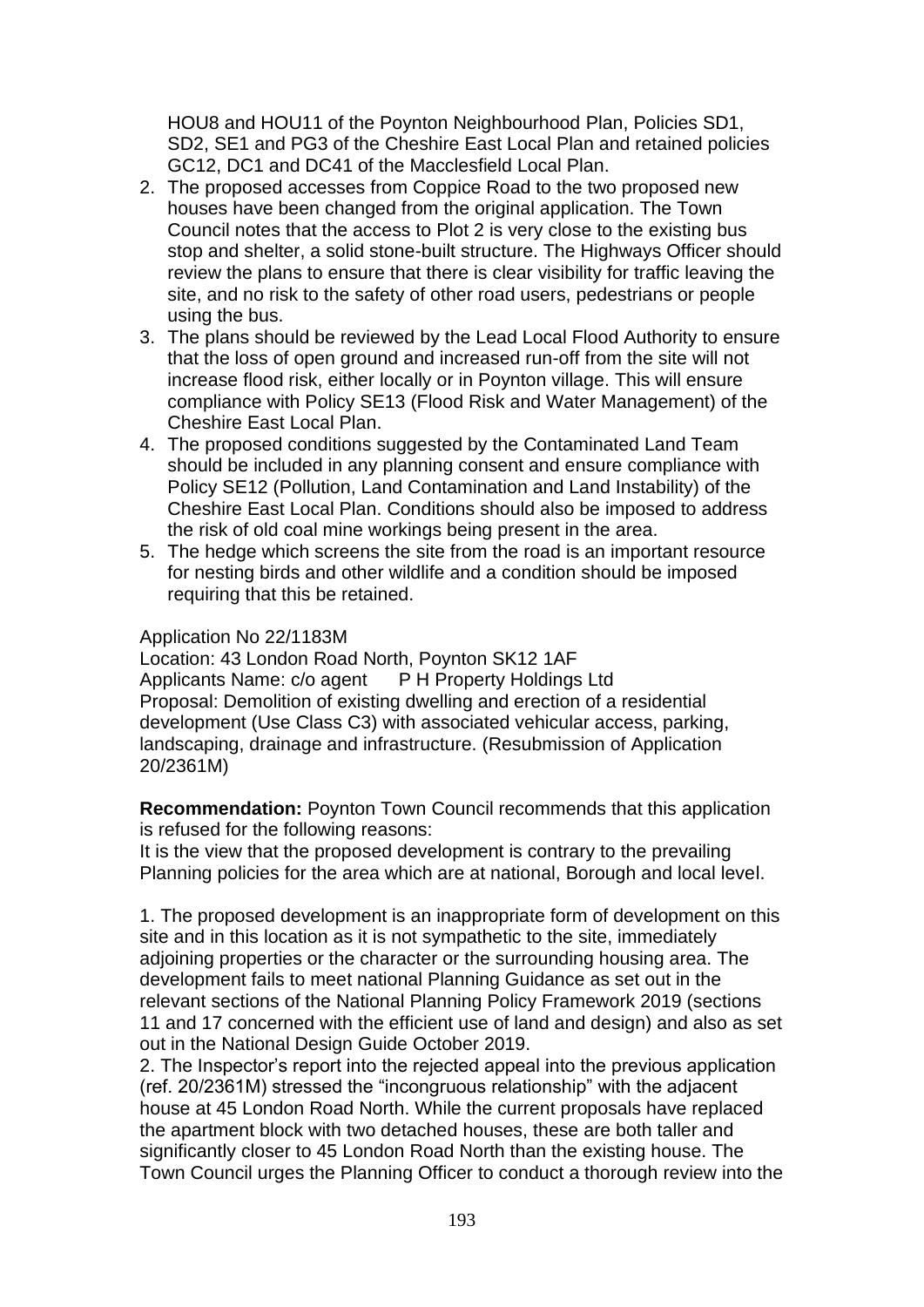plans and the relationship with nearby houses on London Road North and Milton Drive.

3. Two of the proposed new houses at the rear of the site (Plot 4 and Plot 5) are only a short distance apart. Under Poynton Neighbourhood Plan policy HOU14, both should be at least 1 metre from the site boundary, so giving a gap of 2 metres, but it appears that they are only 1 metre apart. In such a large site, it should be possible to ensure a wider separation.

4. Planning permission should be refused as the development fails to comply with the following up-to date Development Plan policies: MP1, SD2, SE1, SE5, SC3 and SC4 of the Cheshire East Local Plan 2017 and the following Saved policies of the Macclesfield Borough Council Local Plan 2004: H11, DC3, DC6, DC8, DC37, DC38, DC41, RT1 and RT2.

5. The proposed development is contrary to relevant policies of the Poynton Neighbourhood Plan 2019 as the local and up to date part of the Development Plan. As a cramped and intrusive form of development on the northern entrance into the town, the development would fail to meet the following policies of the Neighbourhood Plan: HOU 6 (housing mix), HOU 7 (environmental considerations), HOU 8 (density and site coverage), HOU 11 (design), HOU14 (separation), HOU 15 (backland and tandem development) and EGB 2 (open spaces).

The Town Council notes that land previously used as a garden does not qualify as a "brownfield" site for planning purposes.

6. Loss of Trees contributing to Amenity – The proposed development by virtue of its size and siting would result in the direct loss of existing trees which are of amenity value to the area.

7. Backland Development: The proposal represents an undesirable form of backland development without proper road frontage. The houses at the rear of the site would be accessed off London Road North.

8. Development Unneighbourly - The proposed development, by virtue of its size, design and position relative to adjoining property, would be unduly dominant when viewed from adjoining property, causing an unacceptable loss of light to the detriment of the residential amenities of the occupiers of that property. As well as the relationship with 45 London Road North and houses on Milton Drive, the proposed access road to the rear of the site will pass very close to the boundary with 41 London Road North.

9. Cramped development. The proposal by reason of scale, form and design would result in a cramped and intrusive form of development out of keeping with the character of the existing properties in the area. This section of London Road North has some houses with large rear gardens and the proposed development would change this character very much to the detriment of the appearance of this area and would set a dangerous precedent.

10. Loss of privacy. The position of the proposed development, in relation to adjoining residential properties, would result in an unacceptable reduction in the level of privacy presently enjoyed by the occupiers of those adjoining properties by reason of overlooking. The three storey houses raise issues of overlooking and loss of privacy, both within and outside the site. It is not clear that the separation distances in retained policy DC38 have been followed.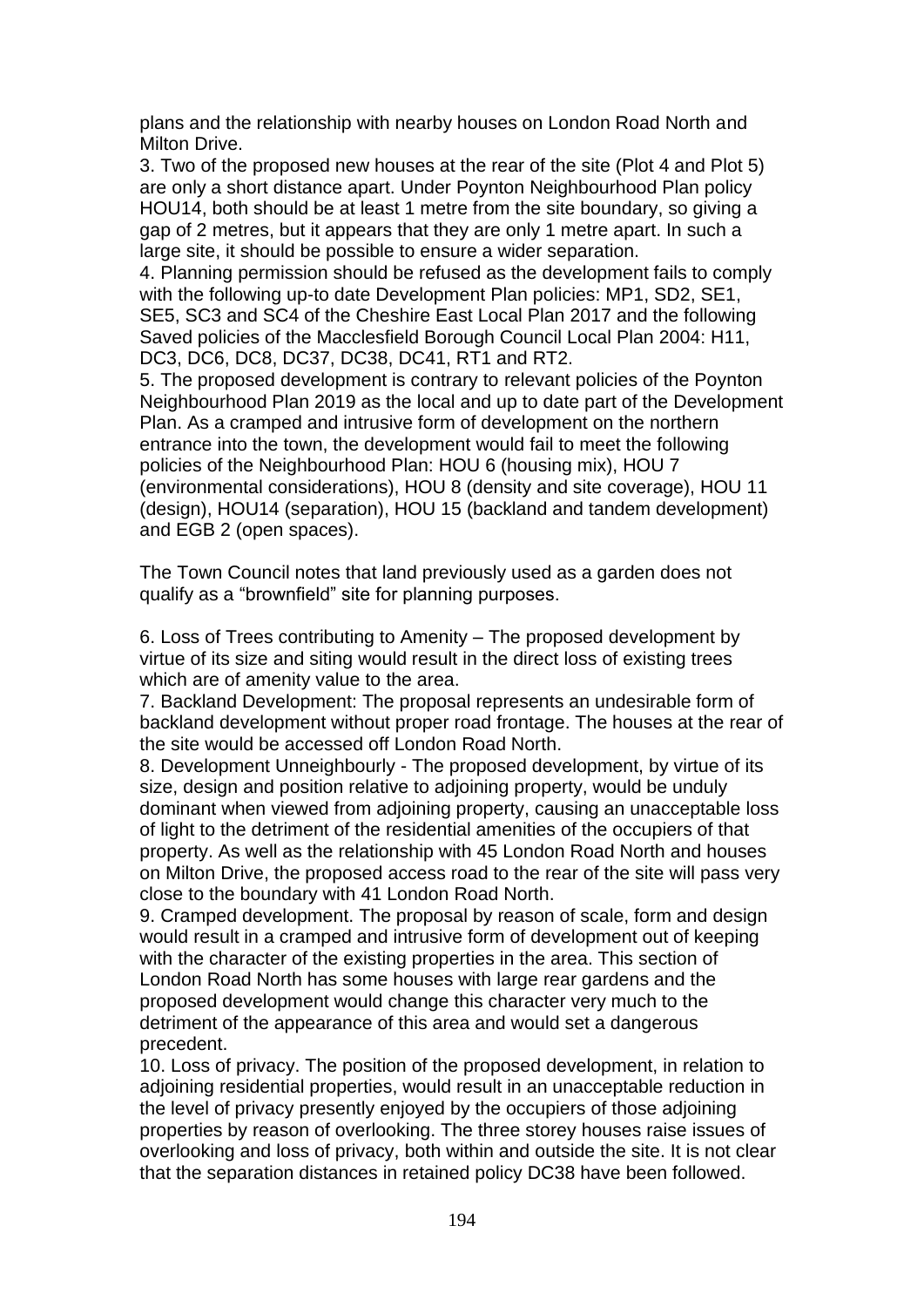11. Highways Issues: The Town Council urges that a qualified Highways Engineer visits the site to conduct a full review of the highway issues. The proposed development may pose a threat to highway safety:

a) Increased Turning Movements - Access to the site is onto London Road North, the A523, which carries traffic north to Hazel Grove and Stockport and south to Macclesfield. Traffic congestion often forms at this point, due to traffic heading north backing up from Fountain Place. There have been several serious road accidents in the area.

b) Inadequate Visibility – The proposed access road needs an adequate visibility splay.

c) There may not be sufficient space for manoeuvring vehicles within the site, in particular to avoid the need for cars leaving the site to reverse out onto London Road North.

d) Inadequate Service Provision – the lack of parking for visitors and tight internal layout may lead to internal congestion and inadequate provision for service vehicles to load and unload, resulting in a threat to highway safety. The rear of the site must be fully accessible for large vehicles such as the dustcart or a fire engine. Wheelie bins should be collected from within the site and not left on the footway by London Road North.

12. Flood Risk - the applicants have provided a flood report, but the authors appear to be unaware of the serious flooding across Poynton in June 2016 and July 2019. They refer only to the obsolete Environment Agency maps and claim that flooding can be expected here only every 1,000 years, despite it happening twice in just three years. In 2016 and 2019, there was significant flooding along London Road North and at the Poynton Sports Club, directly opposite the site. Photographic evidence of this exists and will be provided to Cheshire East.

The s19 Flood Investigation Report into the June 2016 floods, issued by Cheshire East, identifies three areas close to this site where houses suffered both external and internal flooding (areas F, G and H). There is a culverted stream running under London Road North not far to the north of the site. The Sports Club suffered serious flooding. The Town Council urges Cheshire East to seek the advice of their Flood Risk Team.

Application No 22/1552M Location: 19 Fielding Avenue, Poynton SK12 1YX Applicants Name: Mr R Spackman Proposal: Proposed single storey side extension

Recommendation: No objection

Application No: 22/1222M

Location: Garden to Beech Trees, Mill Hill Hollow, Poynton, SK12 1EJ Applicants Name: Mr Matthews

Proposal: Proposed new 4beds dwelling house with associated external work and garden alteration.

**Recommendation:** Poynton Town Council oppose this application as an inappropriate development in the Green Belt.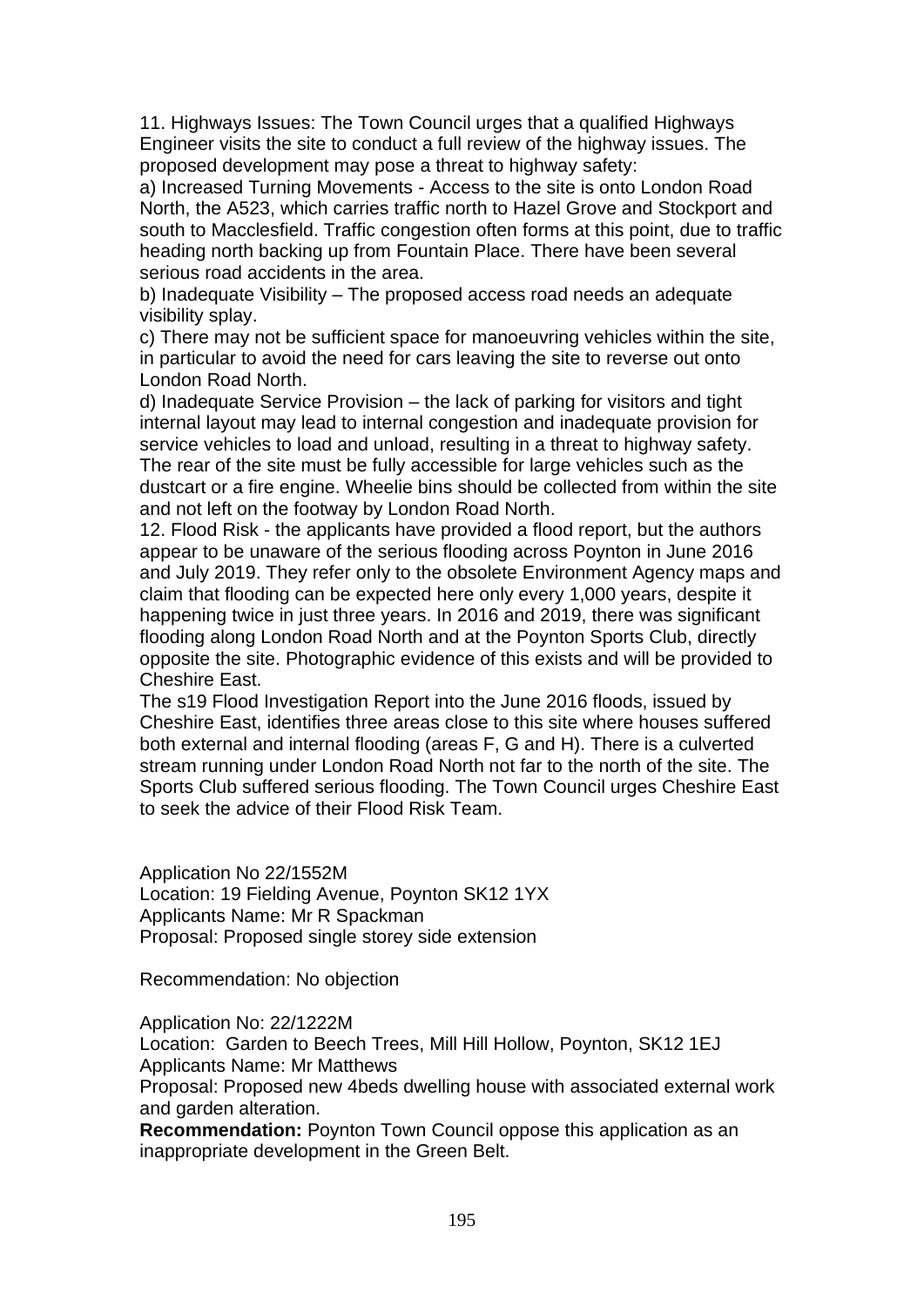- 1. It will lead to a loss of openness and urbanisation of a semi-rural area in the Green Belt which is contrary to the National Planning Policy Framework and Policies HOU7, HOU8 and HOU11 of the Poynton Neighbourhood Plan, Policies MP1, SD1, SD2, SE1, SE2, SE3, SE4, SE5, SE6, SE12, SE13 and PG3 of the Cheshire East Local Plan and retained policies GC12, DC1 and DC41 of the Macclesfield Local Plan.
- 2. The Town Council does not agree with the applicant's claim that this area is a "hamlet" or that the site can be regarded as "limited infilling in a village." In fact, the small group of houses along Mill Hill Hollow and Mill Hill Close has no name and no public facilities of any type. There is no church, shop or pub. The lack of a name shows it has never been a "hamlet" and is certainly not a "village."
- 3. The Town Council notes that land previously used as a garden does not qualify as a "brownfield" site for planning purposes.
- 4. Accessibility: The site is not accessible, and all trips are likely to be by private car.
- 5. Loss of Trees contributing to Amenity The proposed development by virtue of its size and siting would result in the direct loss of existing trees which are of amenity value to the area. This is contrary to policy SE5 of the Cheshire East Local Plan.
- 6. Impact on Wildlife: Undeveloped land of this type provides an essential habitat for endangered species such as bats, badgers, frogs, toads, newts, butterflies, moths and hedgehogs. Even if boundary trees are retained, the loss of garden space and increased proximity of a new house will drive away wildlife. Increased artificial illumination is a particular threat to bats and disrupts the breeding cycles of frogs and toads. Moths and glowworms are especially impacted by bright artificial lights. Failure to protect the garden habitats in low density housing areas is also contrary to the Habitats and Biodiversity Chapter (Policies 174, 175, 176 and 177) of the NPPF and policy SE3 of the Cheshire East Local Plan.
- 7. Flood Risk the applicants have not provided a flood report. The loss of garden area will reduce absorption of rainfall and increase run-off into the nearby Poynton Brook (incorrectly named by the applicants as Lady Brook), which flooded in 2016 and 2019. The Town Council urges Cheshire East to seek the advice of their LLAFA Flood Risk Team. This will ensure compliance with Policy SE13 (Flood Risk and Water Management) of the Cheshire East Local Plan.
- 8. Possibly Contaminated Land: Although the applicants assert that the site was previously used as a garden, many chemicals formerly used in gardens (as fertiliser and pest control) are now banned and there is a risk of contamination. The applicants have so far failed to provide a contaminated land survey, contrary to Policy SE12 (Pollution, Land Contamination and Land Instability) of the Cheshire East Local Plan.
- 9. Increased Use of Dangerous Junction The access between Mill Hill Hollow and Woodford Road is poor with restricted sightlines. The Highways Officer should review the application to ensure that there is no threat to highway safety.
- 10.Mill Hill Hollow is an unadopted road and also a Public Footpath well used by pedestrians. The Town Council urges that the application be reviewed by the Public Rights of Way officer and, if approved, planning conditions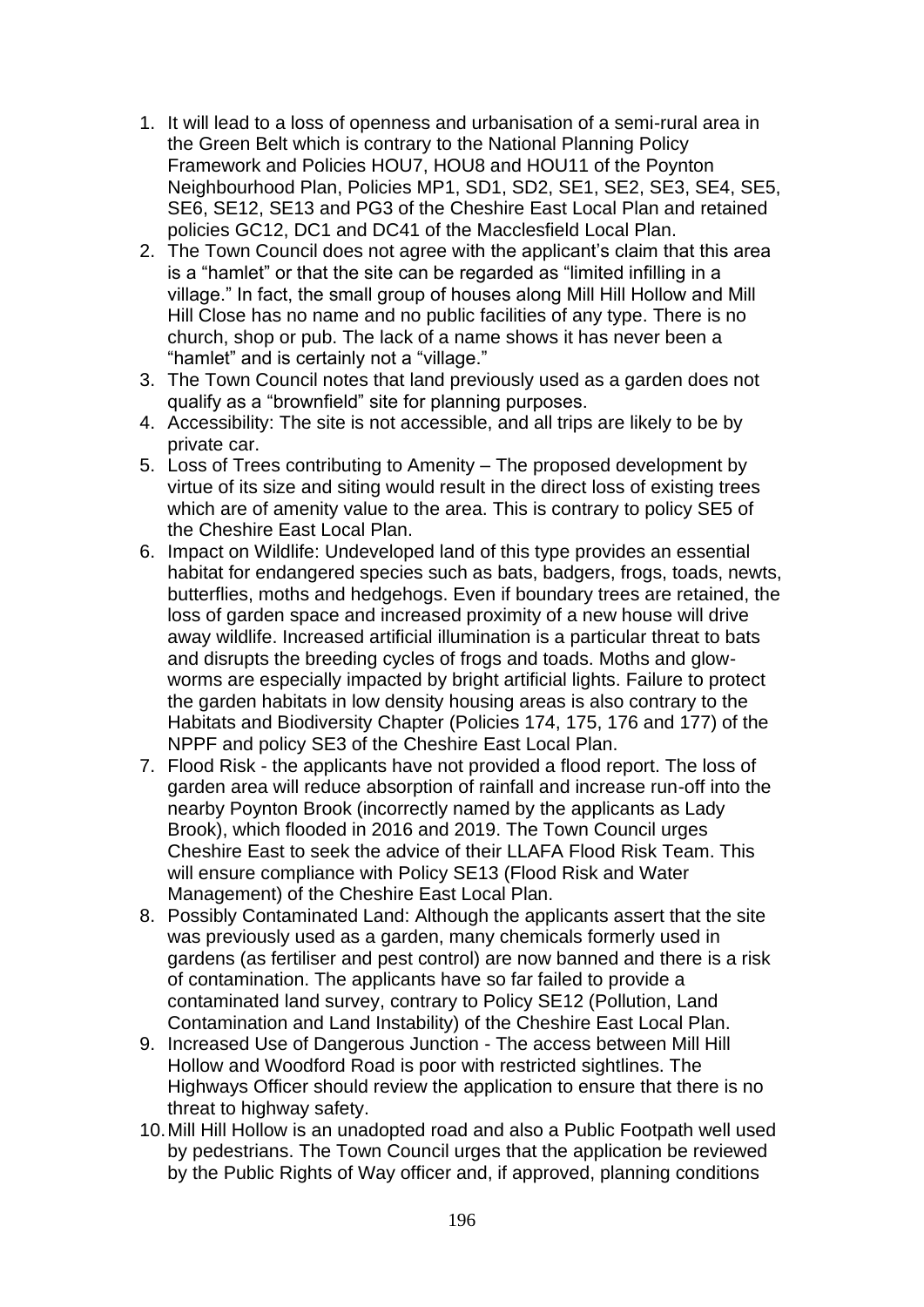are imposed to ensure that builders' equipment and materials are not stored on the road or footpath.

Application No. 22/1590M Location: 69 Brookfield Avenue, Poynton SK12 1JE Applicants Name: Mr Malam Proposal: Two storey side extension with porch and single storey rear extension.

**Recommendation:** No objection but would suggest that the proposed landing window facing south be glazed in obscured glass

Application No. 22/1668M Location: 4 Vernon Close, Poynton SK12 1NG Applicant: Mr Michael Tew Proposal: Ground floor side extension to create WC/shower room, utility and storage space with through access from front to rear garden.

**Recommendation:** Poynton Town Council objects to the application for the following reasons:

- 1. The proposal to extend right up to the site boundary conflicts with the following planning policies:
	- Cheshire East Local Plan: SE1: Design and SD2: Sustainable Development.
	- Poynton Neighbourhood Plan policies HOU11, HOU13 and HOU14. There is no gap of 1 metre to the site boundary as required by policy HOU14.
	- Macclesfield Local Plan retained policies DC1, DC2 and DC43
- 2. The proposed side extension would by reason of scale, form and design result in a cramped and intrusive form of development out of character with nearby properties and create a terracing effect. There will be no external access to the rear garden.

Application No. 22/1563M Location: 2 Green Lane, Poynton SK12 1TJ Applicants Name: J Griffiths and J Nash

Proposal: Elevational alterations that include new windows and a new entrance porch with alterations to the roof including new dormer in association with a loft conversion and replacement entrance gates.

**Recommendation:** Poynton Town Council notes that the proposed extension is a significant addition to the floor space of the original building. The scale and mass of the roof will increase with the addition of dormer windows on the eastern elevation.

We urge the Planning Officer to consider carefully whether the proposed extension constitutes appropriate development in the Green Belt, and if the application complies with Policies HOU7, HOU11 and HOU13 of the Poynton Neighbourhood Plan, Policies SD1, SD2, SE1 and PG3 of the Cheshire East